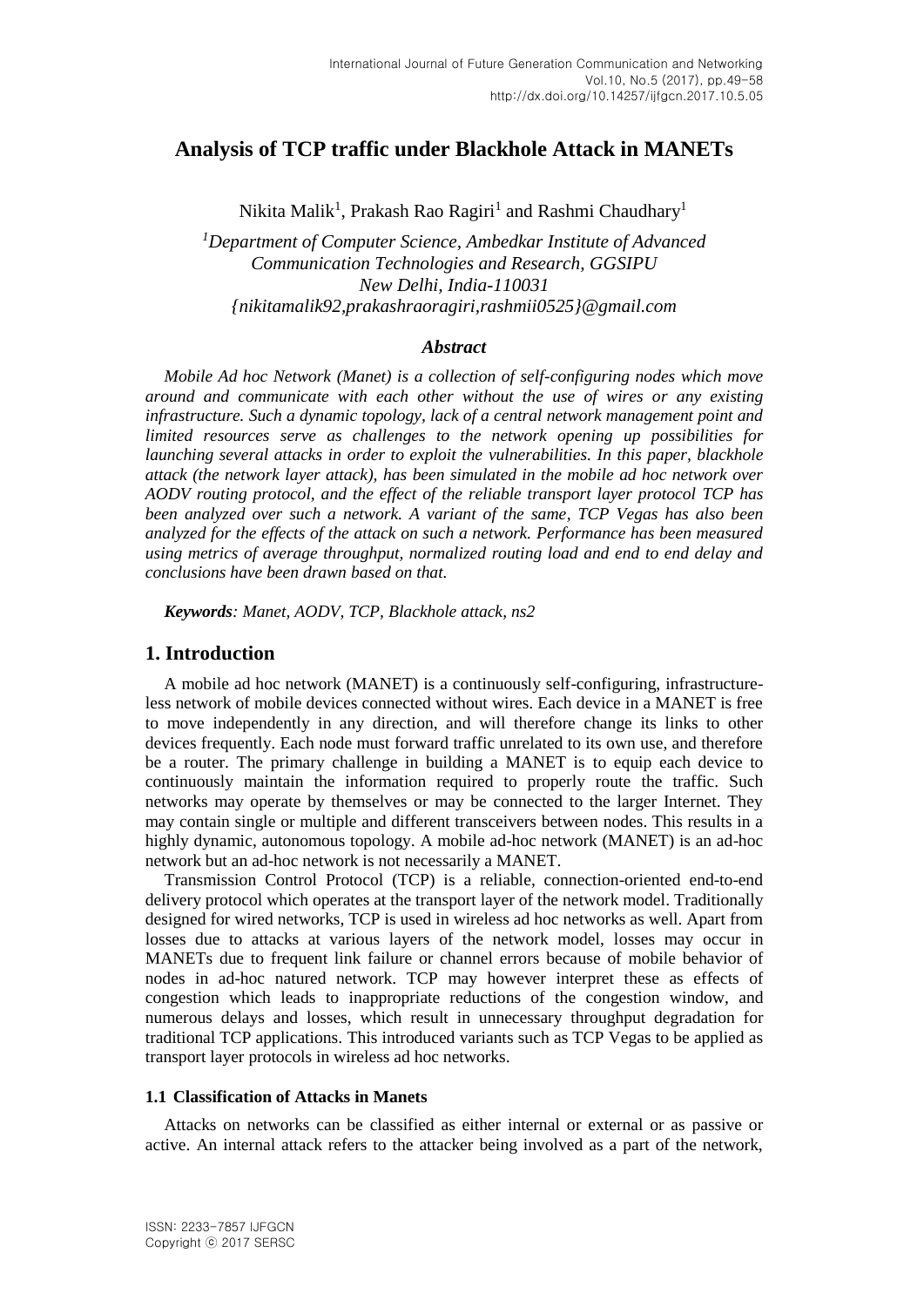gaining access and participating in network activities to create trouble. An external attacker however, is not involved as a part of the network but tries to gain access to it in order to perform the attack. A passive attack mainly involves breaching the confidentiality of the network by means of eavesdropping, monitoring the network traffic and extracting productive information from that. An active attack, on the other hand includes activities that harm the functioning of the network. These are malicious activities such as deleting messages, injecting erroneous messages, impersonating a node *etc.* Attacks can also be categorized according to the layer of the Internet model that they target.

The active attacks, based on their occurrence on the network layer of the Internet model, can be categorized as shown in Table 1.

| <b>Attacks</b>                 | <b>Characteristic Feature</b>                                                                                                            |
|--------------------------------|------------------------------------------------------------------------------------------------------------------------------------------|
| Worm Hole Attack               | Colluding nodes prevent data transfer to destined node<br>by                                                                             |
|                                | tunneling packets among themselves                                                                                                       |
| <b>Black</b><br>Hole           |                                                                                                                                          |
| <b>Attack Byzantine</b>        | Malicious node sends fake route reply to source                                                                                          |
| Attack<br>Sybil<br>Attack      | and swallows all the packets                                                                                                             |
| Sleep deprivation              | Malicious node creates routing loops or forwarding<br>of packets on non-optimal path and selective dropping                              |
|                                |                                                                                                                                          |
| <b>Routing Cache Poisoning</b> | Attacker acts at several different identities/nodes in<br>order to forge the result of voting in threshold security<br>mechanisms        |
| Packet Replication             | Attacker broadcasts route request packets to notify<br>nodes continuously and consume their limited resources                            |
| <b>Rushing Attack</b>          | Attacker node broadcasts spoofed messages to a<br>route through itself so that overhearing nodes add this<br>route to their route caches |
| <b>State Pollution Attack</b>  | Malicious node replicates stale packets and forwards<br>them to other nodes in order to create confusion and use up<br>their resources   |
| Modification                   | Selfish node floods packets to all nodes in the network at<br>a faster rate than any other node                                          |
| Fabrication/Masquerading       | Malicious node provides incorrect response regarding<br>requested parameters, obstructing entry of new nodes in the<br>network           |

**Table 1. Network Layer Attacks in Manets**

# **1.2 TCP Congestion Control**

touay. Tell in maliets establishes links dynamic between mobile nodes through its handshake mechanism and provides more reliable TCP is widely used in Internet today. TCP in Manets establishes links dynamically packet delivery than UDP by starting a timer whenever a segment is sent, in order to ensure timely delivery of acknowledgements. Packet loss in network demands reaction from TCP to take action against congestion. Intertwined algorithms of slow start, congestion avoidance, fast retransmit and fast recovery are used by TCP to control the congestion window size according to round trip time (RTT) [8]. TCP Vegas introduces a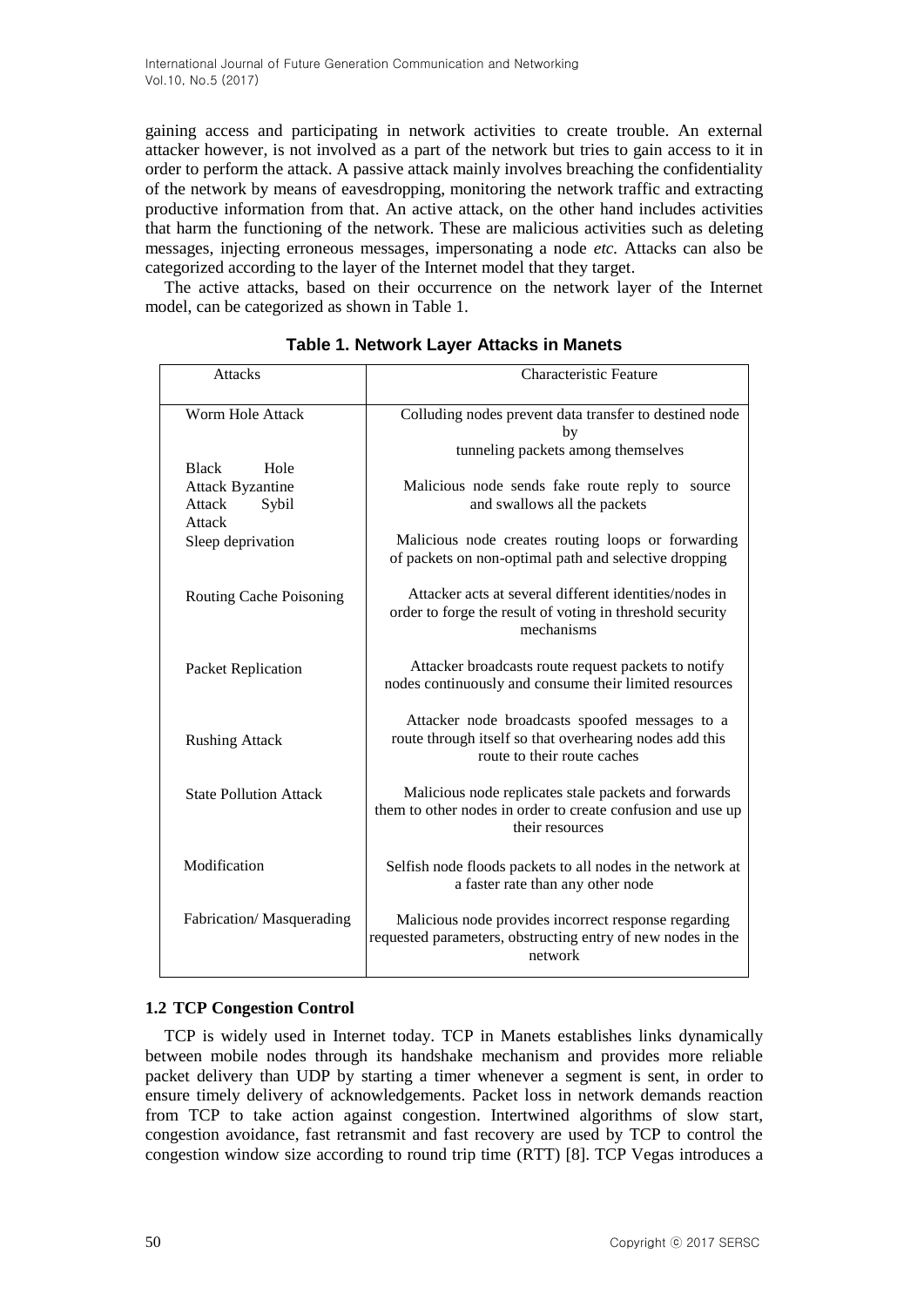variant of TCP's congestion control mechanism wherein it proactively detects congestion before congestion occurs. By using packet delay (round trip time) as a primary feedback signal, it estimates the beginning of congestion. For the received acknowledgement, as shown in equations  $(1)$ ,  $(2)$ ,  $(3)$ , the difference in expected and actual sending rate is calculated and based on two thresholds values  $\alpha$  and  $\beta$ , the congestion window size is linearly varied. In case of multiple repetitive acknowledgements, the congestion window (cwnd) is reduced in size to adjust to the anticipated congested scenario. The TCP Vegas congestion window mechanism is represented through a flow chart in Figure 2, which can be compared to the conventional TCP congestion mechanism as shown in Figure 1.

$$
Expected = Window size/Base RTT
$$
 (1)

$$
Actual = Window size/Current RTT
$$
 (2)

$$
Difference = Expected-Actual
$$
 (3)

TCP Vegas has been proved to successfully perform better in networks affected by congestion.



**Figure 1. Conventional TCP Congestion Mechanism**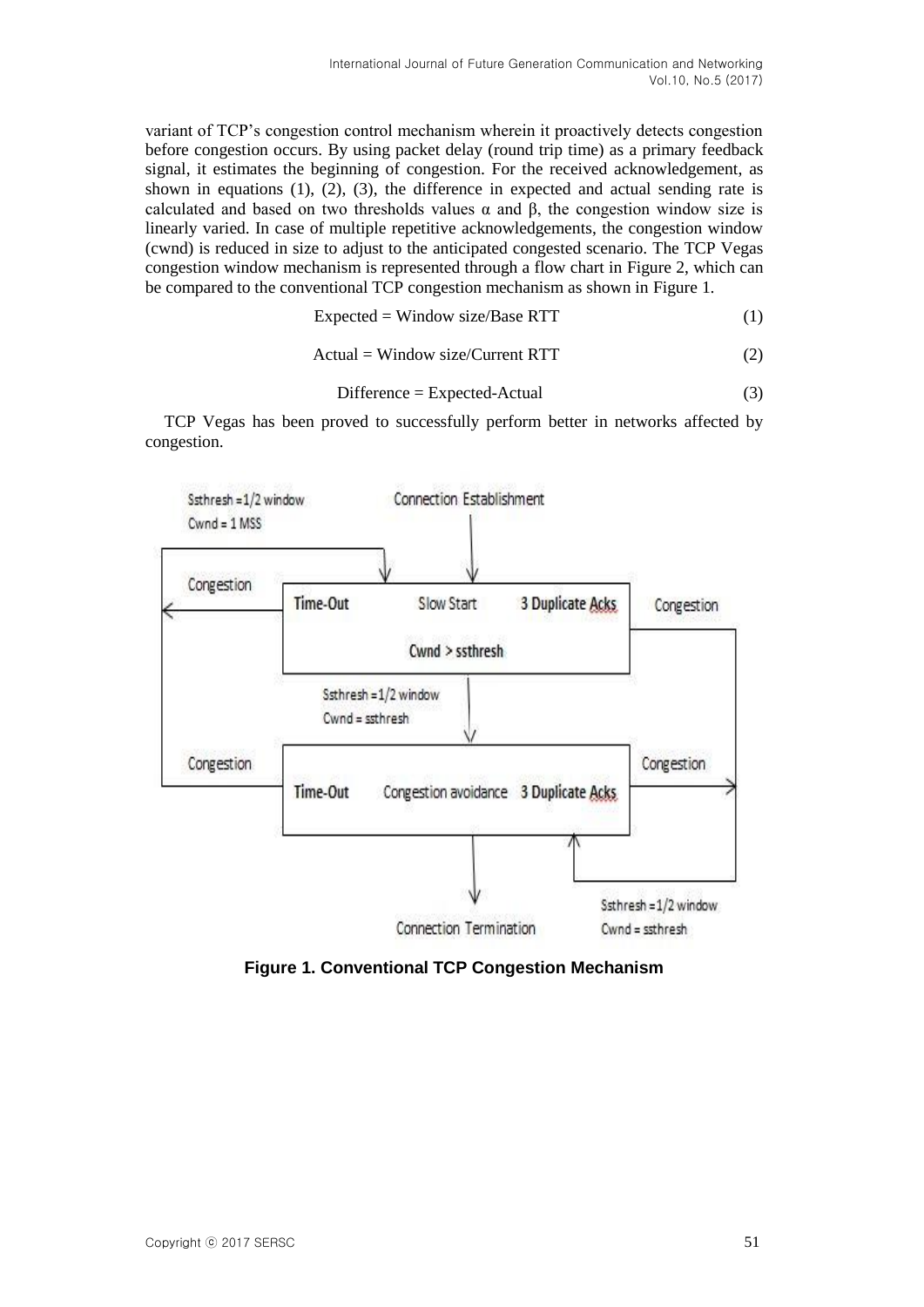International Journal of Future Generation Communication and Networking Vol.10, No.5 (2017)



**Figure 2. TCP Vegas Congestion Scheme**

### **1.3 TCP in Ad Hoc Wireless Networks**

TCP faces degradation in wireless ad hoc networks due to various reasons:

- Misinterpretation of Packet Loss- The loss of packets in network due to factors such as high bit error rate in wireless channel, collisions due to hidden terminals, location dependent contentions or inherent fading properties of the wireless channel may be wrongly attributed to congestion and congestion control algorithm is applied.
- Frequent Path Breaks- Changing topology leading to frequent changes in connectivity cause routes to be broken and established time and again, which is time consuming.
- Effect of Path Length- The possibility of a path break increases with increase in path length, leading to degradation of throughput.
- Asymmetric Link Behavior- Successful delivery of a packet but failure to receive acknowledgement may lead to a link becoming unidirectional, which can lead to invoking of congestion control and multiple retransmissions.
- Multipath Routing- Existence of multiple routes between two nodes can result in out of order packets and generate a set of acknowledgements which causes additional power consumption and invocation of congestion control.

# **2. Theoretical Background**

#### **2.1 Related Work**

A range of attacks possible on Manets and Blackhole attack in particular are investigated in detail in [7] and [10]. The blackhole attack process and its prevention and detection methods to provide a secure network are discussed too.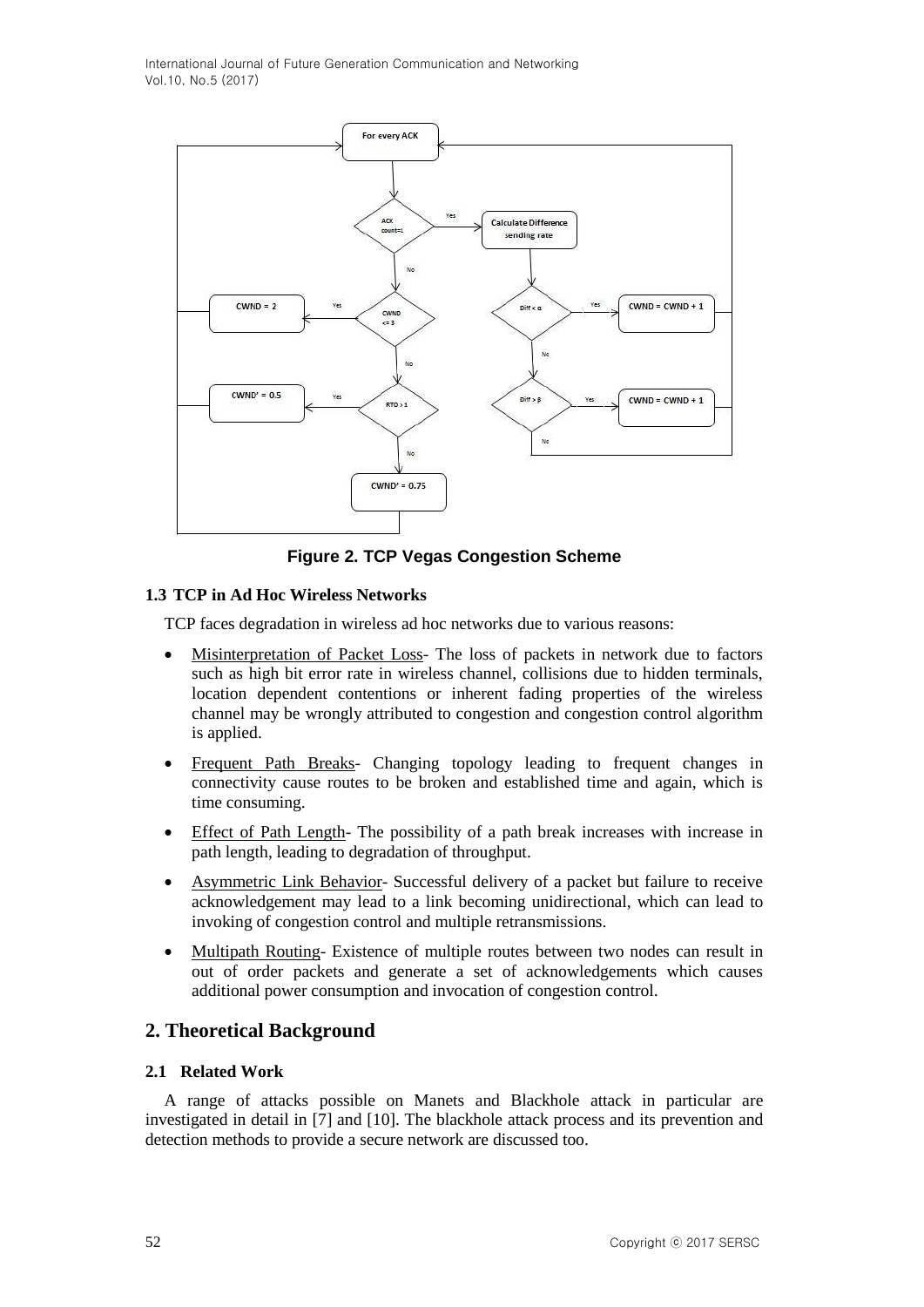TCP traffic load in Manets and its performance as compared to UDP and other TCP variants is analyzed to determine how the transport layer protocol affects various performance metrics when implemented on different routing protocols [2], [5], [13].

[1], [3], [4], [6], [9], [11] demonstrate implementations of malicious nodes in AODV routing protocol in wireless mobile ad hoc environments and analyze the effects on network performance through various metrics.

#### **2.2 Overview of AODV Protocol**

Depending on the process of route discovery in Manets, routing protocols may be classified as proactive (table-driven), reactive (on-demand) or hybrid. In proactive routing protocols, each node maintains a routing table for routes to every other node, which is periodically updated. Contrasting to this, the ad hoc routing protocols take a lazier approach and create routes only when needed. The hybrid approach combines the features of both these routing protocols.

Ad hoc on-demand distance vector routing (AODV) is a reactive routing protocol. It is capable of both unicast and multicast routing. When a node wants to establish a connection with other node(s), it does so by broadcasting a request for connection. When a node has data to send, it checks its routing table for a path to the destination node, and on finding an inactivated route or no route, starts with the route discovery process where it broadcasts a RREQ packet to all its neighbors, as represented in Figure3. These nodes then check whether the packet is destined for them, and if not, check their respective tables for an entry of the route for the destination and record the broadcast id and previous node from which the request came, in order to avoid receiving duplicate requests. The neighbors then further broadcast the RREQ to their neighbors recurrently until it reaches the actual destination or the node which has a link to the destination. The destination node generates a RREP packet, which is unicasted along the reverse RREQ path, which is why symmetric links are assumed in AODV. The intermediate nodes, on receiving and forwarding the RREP, keep the broadcast identifier and previous node from which the reply came and update their routing tables. Based on a timer, the nodes, which are not receiving the reply, drop the request packet information. On receiving multiple RREP, the source establishes the route considering the RREP with the hop count value as minimum, and the destination sequence number highest, implying recent channel information. RERR is generated and forwarded to the source whenever a link in the route is broken, making the destination unreachable. The source then again begins with the route discovery process, which is followed by route establishment and route maintenance procedures.



**Figure 3. Route Discovery in AODV**

#### **2.3 Overview of Blackhole Attack**

Blackhole attack is a kind of denial of service (DoS) attack that targets the network layer of the OSI network model. There are two properties of this attack- the malicious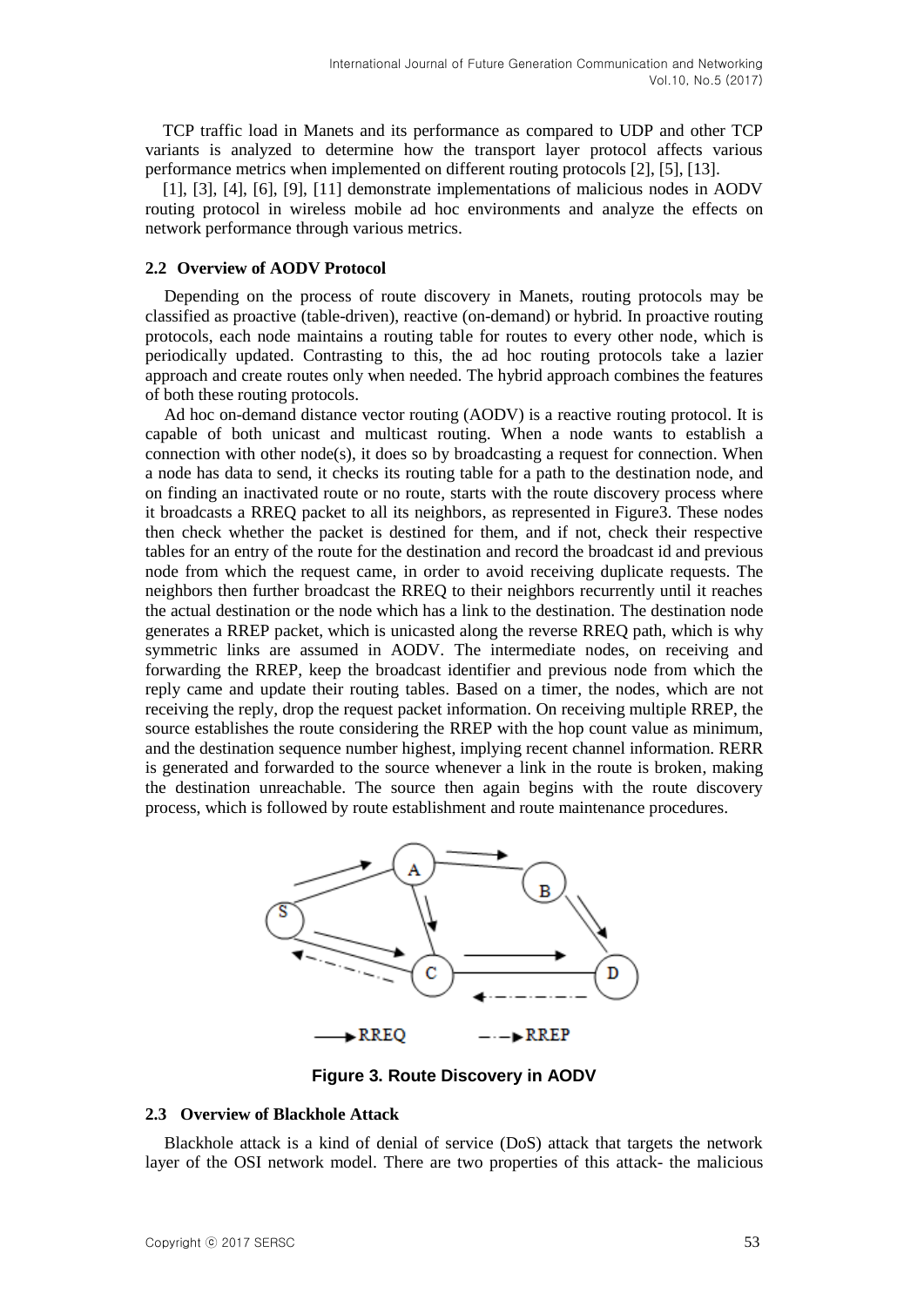node exploits ad hoc routing protocol such as AODV to advertise itself as having a valid route to the destination node, even though the route is spurious; and the intercepted packets are consumed by the blackhole node.

When the source broadcasts a RREQ packet during route discovery process, the malicious node immediately sends a positive reply RREP packet falsely claiming a path to the destination and advertising the highest destination sequence value and lowest hop count. The source node assumes this to be the shortest valid path to the destination and sends packets along this route. The malicious node acts like a 'blackhole', absorbing all the packets without forwarding them to the intended destination. Figure 4 shows a six node network under blackhole attack [12].



**Figure 4. Blackhole Attack in AODV**

#### **Algorithm:**

Let Bi denote a malicious black hole node and SN1…SNn be the nodes in the network Each SNi broadcasts messages and receives messages Begin route discovery process SNi broadcasts a RREQ message to neighbors For every SNi to SNn If Bi receives RREQ message Bi responds to SNi with high dest\_seq value SNi chooses Bi as part of route and sends the data packet Bi drops the data packet End

# **3. Simulation**

Network simulator version 2.35, a discrete event simulator for wireless network system, has been used to carry out the simulation and evaluate various scenarios. The simulation network consists of mobile nodes varying from 50 to 100, placed randomly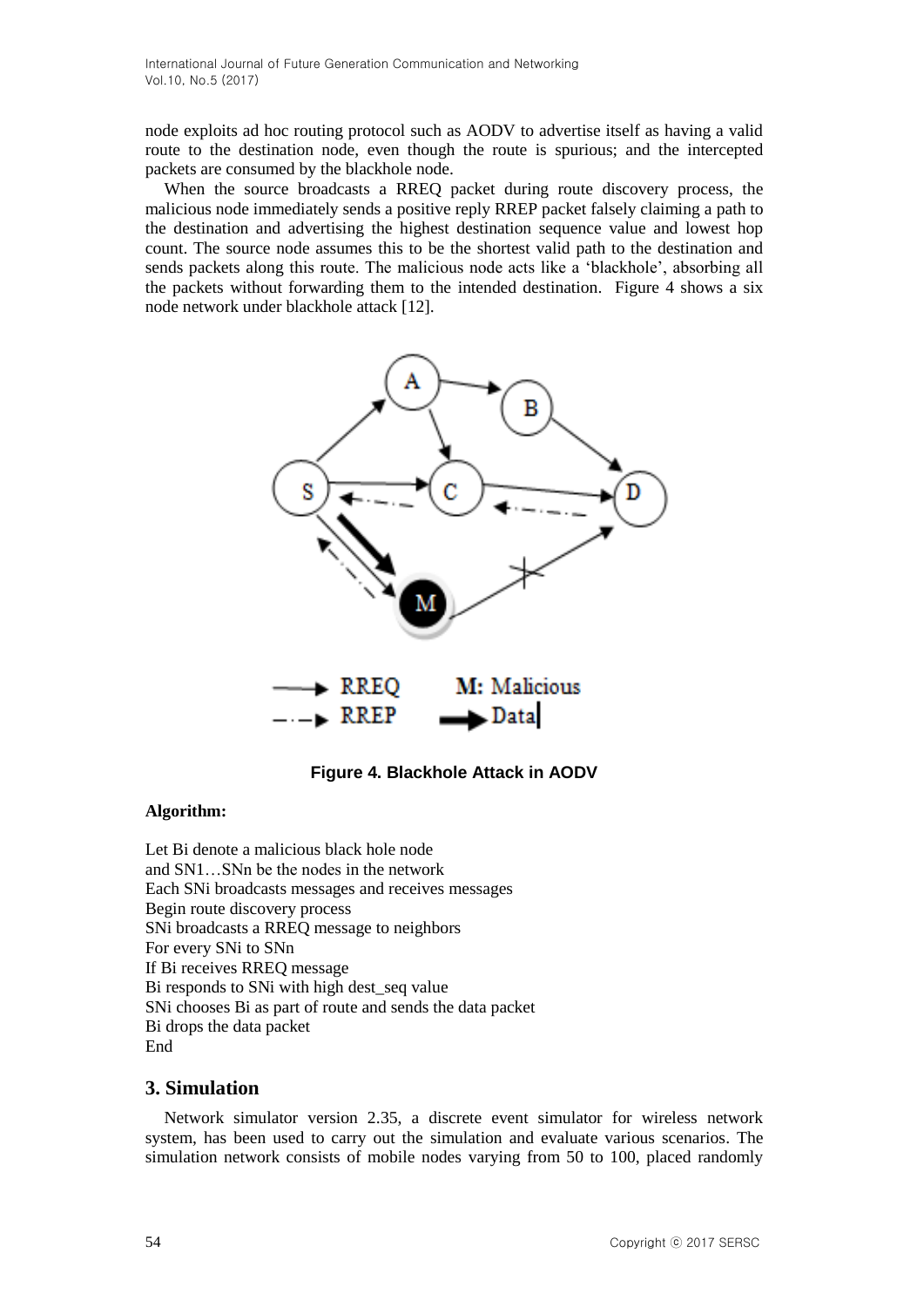within a 1000m x 1000m area and simulated for 100 seconds. Each node has a transmission range of 250m and moves at a maximum speed of 2 m/s. Data packet size is 512 bytes each and the channel capacity is 2 Mbps over TCP protocol. For analysis of the performance under the presence of malicious node, 20 blackhole nodes have been introduced in the modified AODV protocol called BlackholeAODV, which is tested with TCP and TCP Vegas traffic.

The mobility model chosen for the network is the random way-point model wherein a mobile node begins by choosing a random destination in the simulation area and then travels towards the newly chosen destination with a random speed less than 2m/s. On arrival, the mobile nodes start the process again. Table 2 lists the values of the common parameters used in the simulation environment.

| Parameter                | Value               |
|--------------------------|---------------------|
| <b>Routing Protocols</b> | AODV, BlackholeAODV |
| No. of nodes in network  | 50,60,70,80,90,100  |
| No. of malicious nodes   | 20                  |
| Size of packet           | 512 bytes           |
| Simulation time          | 100 s               |
| Simulation area          | 1000*1000 m         |
| Max. speed of nodes      | $2 \text{ m/s}$     |
| Platform                 | Ubuntu 14.01        |
| <b>MAC</b>               | 802.11              |
| Channel                  | Wireless            |
| Propagation              | Two ray Ground      |
| Data rate                | 2 mbps              |
| Traffic connection       | TCP, TCP Vegas      |
| Mobility model           | Random way point    |

**Table 2. Simulation Parameters**

# **4. Results Analysis**

The metrics used for measuring the performance are:

- Throughput- defined as the average rate of successful packet delivery per unit time over a communication channel. It is calculated as the number of packets received at the receiver node upon the time taken for transmission.
- End to End Delay- defined as the time a packet takes to travel from the source node to the destination node. It is calculated as the average to the end to end delays taken over all the received packets.
- Normalized Routing Load- defined as the ratio of total number of routing packets received to the total number of data packets received.

Figure 5 compares the average throughput in kbps that is achieved when TCP traffic runs in an AODV based network with varying number of nodes, and when blackhole nodes are introduced in the network. The effect of malicious nodes is evident as the throughput value falls significantly. Applying TCP Vegas instead of TCP in case of BlackholeAODV shows that there is very slight difference in the achieved throughput and that TCP Vegas does not outperform traditional TCP in presence of malicious nodes in the network.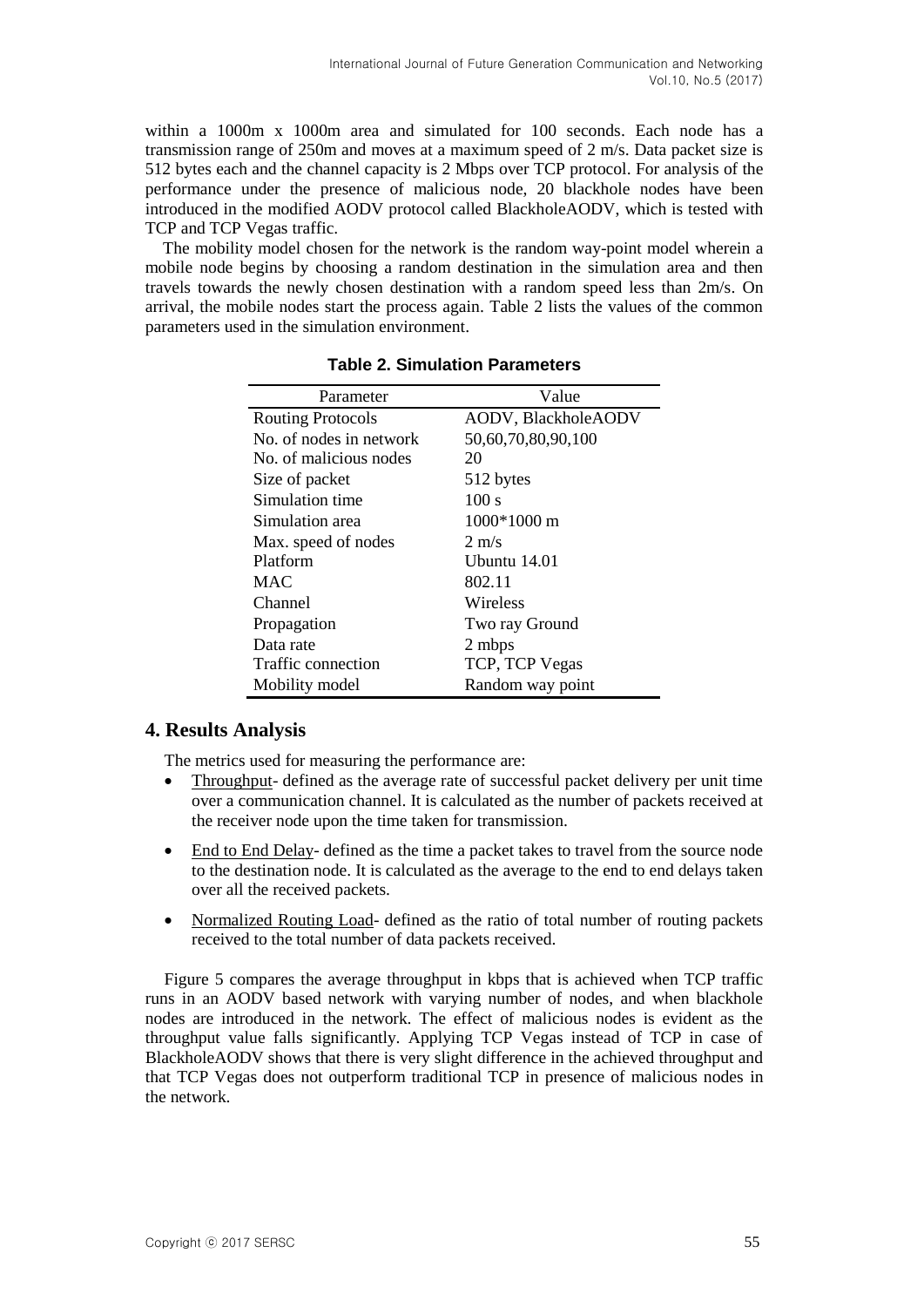International Journal of Future Generation Communication and Networking Vol.10, No.5 (2017)



**Figure 5. Graph Plot of Throughput Value in Kbps versus Number of Nodes in the Network Under TCP Traffic on AODV, TCP on Blackholeaodv and TCP Vegas on Blackholeaodv**

Figure 6 shows how the presence of malicious nodes increases the flow of routing packets in the network as compared to normal AODV. BlackholeAODV observes higher normalized routing load over TCP Vegas than TCP since attempts to improve packet losses in networks with malicious nodes cause a high number of packets to be control packets in the total data packets transmitted.



**Figure 6. Graph Plot of Normalized Routing Load Value versus Number of Nodes in the Network Under TCP Traffic on AODV, TCP on Blackholeaodv and TCP Vegas on Blackholeaodv**

Figure 7 represents end to end delay values as observed in AODV and BlackholeAODV under TCP and TCP Vegas. The time delays for TCP packets to be transmitted are higher in presence of malicious nodes because of introduced losses and need for alternate route discovery. TCP Vegas further introduces delays due to invoking of congestion controls.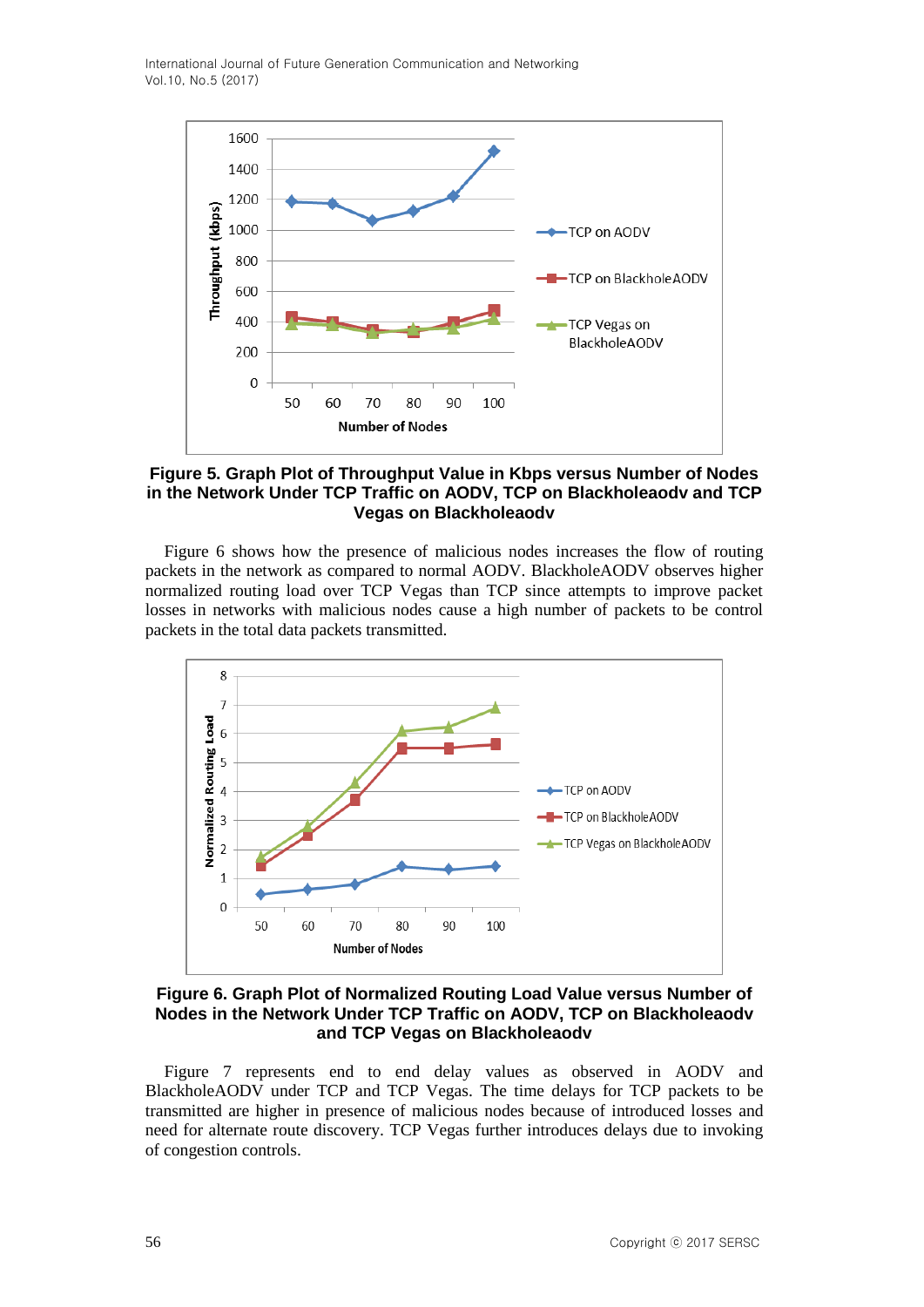

#### **Figure 7. Graph Plot of End to End Delay Value in Ms versus Number of Nodes in the Network Under TCP Traffic on AODV, TCP on Blackholeaodv and TCP Vegas on Blackholeaodv**

### **5. Conclusion**

The paper firstly discusses Manets and how TCP works in case of such ad hoc wireless networks. It investigates in detail the working of AODV routing protocol and Blackhole attack and through related works understands the effect of malicious node behavior on AODV based mobile ad hoc networks. A BlackholeAODV protocol has been simulated for analyzing the effects through a set of parameters. Results indicate the performance of TCP and TCP Vegas under AODV and BlackholeAODV in terms of average throughput, end to end delay and normalized routing load. With increase in number of nodes, the throughput value achieved falls significantly for TCP, and further for TCP Vegas in blackhole AODV. The normalized routing load and end to end delay however increase considerably with blackhole attack on TCP. TCP Vegas also fails to improve performance when network is under blackhole attack as the end to end delay and normalized routing load are higher.

#### **References**

- [1] Bala, Anu, Munish Bansal, and Jagpreet Singh. "Performance analysis of MANET under blackhole attack." Networks and Communications, 2009. NETCOM'09. First International Conference on. IEEE, 2009.
- [2] Gopinath, T., AS Rathan Kumar, and Rinki Sharma. "Performance evaluation of TCP and UDP over wireless ad-hoc networks with varying traffic loads." Communication Systems and Network Technologies (CSNT), 2013 International Conference on. IEEE, 2013.Jeni, PR Jasmine, "Performance analysis of DOA and AODV routing protocols with black hole attack in MANET." Smart Structures and Systems (ICSSS), 2013 IEEE International Conference on. IEEE, 2013.
- [3] Khin, Ei Ei, and Thandar Phyu. "Impact of black hole attack on AODV routing protocol." International Journal of Information Technology, Modeling and Computing (IJITMC) Vol 2 (2014).
- [4] Kim, Dongkyun, "Analysis of the interaction between TCP variants and routing protocols in MANETs." 2005 International Conference on Parallel Processing Workshops (ICPPW'05). IEEE, 2005.
- [5] Kumar, Sushil, Deepak Singh Rana, and Sushil Chandra Dimri. "Analysis and Implementation of AODV Routing Protocol against Black Hole Attack in MANET." International Journal of Computer Applications 124.1 (2015).
- [6] Mandala, Satria, "A review of blackhole attack in mobile adhoc network." Instrumentation, Communications, Information Technology, and Biomedical Engineering (ICICI-BME), 2013 3rd International Conference on. IEEE, 2013.